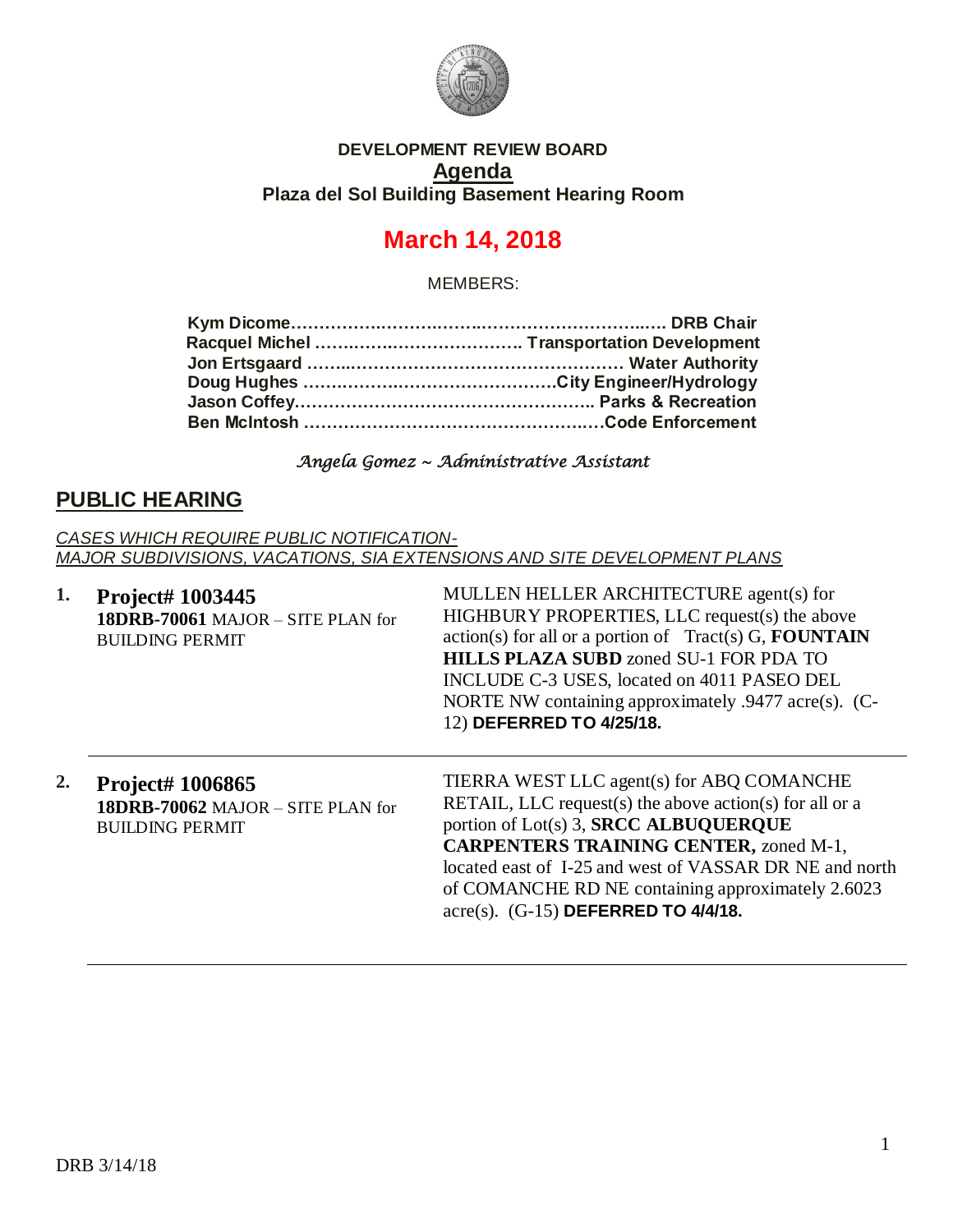| 3. | Project# 1005517<br>18DRB-70021 MAJOR - SITE PLAN FOR<br><b>BUILDING PERMIT</b>        | DEKKER PERICH SABATINI agent(s) for ARGUS<br>JEFFERSON, LLC request(s) the above action(s) for all or<br>a portion of Lot(s) 1 AND 2, <b>INDEPENDENCE</b><br>SQUARE, zoned M-1(SC), located on JEFFERSON ST NE<br>between OSUNA RD NE and ELLISON ST NE containing<br>approximately 1.6353 acre(s). (E-17) [Deferred from 2/14/18]<br>THE SITE DEVELOPMENT PLAN FOR BUILDING<br>PERMIT WAS APPROVED WITH FINAL SIGN-OFF<br>DELEGATED TO CITY ENGINEER AND TO PLANNING.                             |
|----|----------------------------------------------------------------------------------------|----------------------------------------------------------------------------------------------------------------------------------------------------------------------------------------------------------------------------------------------------------------------------------------------------------------------------------------------------------------------------------------------------------------------------------------------------------------------------------------------------|
| 4. | Project# 1001523<br>18DRB-70044 MAJOR - SITE PLAN for<br><b>BUILDING PERMIT</b>        | MULLEN HELLER ARCHITECTURE, P.C. agent(s) for<br>ACOMA BUSINESS ENTERPRISES request(s) the above<br>$action(s)$ for all or a portion of $Lot(s)$ 15 AND 16,<br>LADERA BUSINESS PARK Unit(s) 1, zoned SU-1/Light<br>Industrial, located on NW CORNER of UNSER BLVD NW<br>and LA MORADO NW, containing approximately 2.63<br>acre(s). (H-9) [Deferred from 2/28/18] DEFERRED TO 3/21/18.                                                                                                             |
| 5. | <b>Project# 1011396</b><br>18DRB-70046 MAJOR - SITE PLAN for<br><b>BUILDING PERMIT</b> | CONSENSUS PLANNING agent(s) for LEGACY<br>HOSPITALITY, LLC request(s) the above action(s) for all<br>or a portion of Lot(s) $1, 2, 3, 30, 31$ and 32; TRACT A,<br><b>NORTH ALBUQUERQUE ACRES</b> Unit(s) B, zoned<br>SU-2 FOR HDR, located on SAN PEDRO DR NE between<br>OAKLAND AVE NE and ALAMEDA BLVD NE<br>containing approximately 4.8 acre(s). (C-18) [Deferred from<br>2/28/18] THE SITE DEVELOPMENT PLAN FOR BUILDING<br>PERMIT WAS APPROVED WITH FINAL SIGN-OFF<br>DELEGATED TO PLANNING. |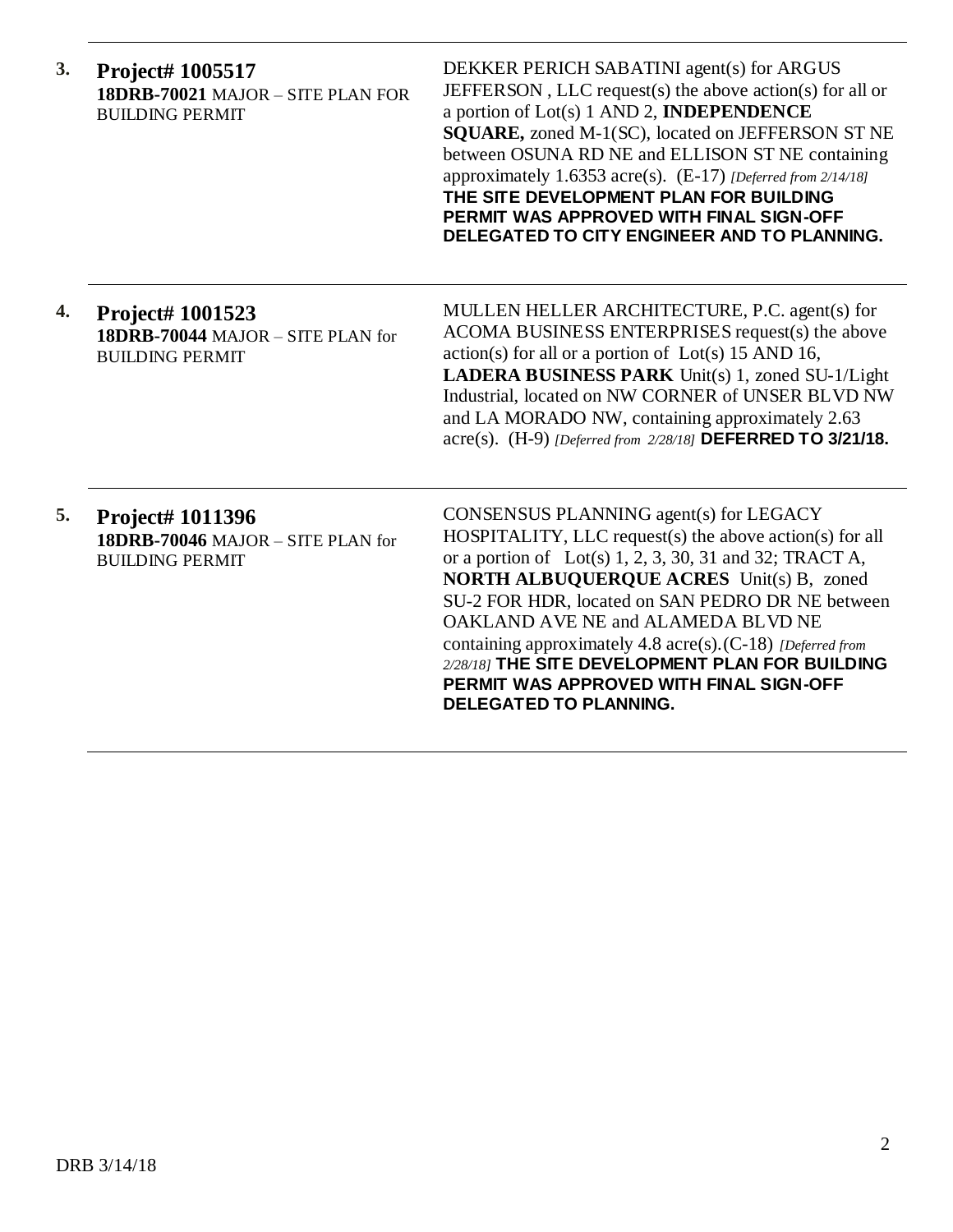## **MINOR CASES**

#### *SITE DEVELOPMENT PLANS (EPC FINAL SIGN-OFF) AMENDED PLANS AND MASTER DEVELOPMENT PLANS (CITY COUNCIL FINAL SIGN-OFF)*

| 6. | Project# 1006602<br>18DRB-70078 EPC APPROVED SITE<br>PLAN for BUILDING PERMIT<br><b>AMENDMENT</b><br>18DRB-70079 EPC APPROVED SITE<br>PLAN for SUBDIVISION AMENDMENT<br>18DRB-70080 MINOR - PRELIMINARY/<br>FINAL PLAT APPROVAL<br>(17EPC-40045 & 40044) | WOOTEN ENGINEERING agent(s) for PASEO 2010, LLC<br>request(s) the above action(s) for all or a portion of $Lot(s)$<br>A-2, VENTURA PLAZA, zoned SU-2 FOR C-1, located<br>on VENTURA ST NE between PASEO DEL NORTE<br>BLVD NE and PALOMAS AVE NE containing<br>approximately $2.42$ acre(s). (D-20) <b>EPC APPROVED SITE</b><br>PLAN for BUILDING PERMIT AMENDMENT<br>WAS APPROVED WITH FINAL SIGN-OFF DELEGATED<br>TO PLANNING. EPC APPROVED SITE PLAN for<br><b>BUILDING PERMIT AMENDMENT WAS APPROVED</b><br>WITH FINAL SIGN-OFF DELEGATED TO PLANNING.<br>THE PRELIMINARY/FINAL PLAT WAS APPROVED WITH<br><b>FINAL SIGN OFF DELEGATED TO PLANNING FOR</b><br>UTILITY COMPANIES SIGNATURES. |
|----|----------------------------------------------------------------------------------------------------------------------------------------------------------------------------------------------------------------------------------------------------------|-----------------------------------------------------------------------------------------------------------------------------------------------------------------------------------------------------------------------------------------------------------------------------------------------------------------------------------------------------------------------------------------------------------------------------------------------------------------------------------------------------------------------------------------------------------------------------------------------------------------------------------------------------------------------------------------------|
| 7. | Project# 1011363<br>18DRB-70055 EPC APPROVED SITE<br>PLAN for BUILDING PERMIT (ePlan)<br>$(17EPC-40042)$                                                                                                                                                 | MURPHY OIL USA INC request(s) the above action(s) for<br>all or a portion of Lot(s) C-2, <b>SEVEN BAR RANCH</b><br>zoned SU-1 for IP Uses, located on 3751 SWY 528 NW<br>between HWY 528 NW and THE AMERICAN RD NW<br>containing approximately 1.25 acre(s). (A-14) [Deferred from<br>2/14/18] INDEFINITELY DEFERRED.                                                                                                                                                                                                                                                                                                                                                                         |
| 8. | Project# 1009920<br>18DRB-70057 EPC APPROVED SITE<br>PLAN for BUILDING PERMIT (Deviations to<br>the East Gateway SDP)<br>$(17EPC-40070)$                                                                                                                 | RBA ARCHITECTS agent(s) for DOUG ADAMS<br>request(s) the above action(s) for all or a portion of Lot 1-A,<br>Block 48, SKYLINE HEIGHTS, zoned SU-2/M-1, located<br>on EUBANK BLVD SE, between TRUMBULL AVE SE<br>and BELL AVE SE containing approximately 1.42 acre(s).<br>(L-20) [Deferred from 2/21/18, 3/7/18] THE SITE DEVELOPMENT<br>PLAN FOR BUILDING PERMIT WAS APPROVED WITH<br><b>FINAL SIGN-OFF DELEGATED TO PLANNING AND TO</b><br>THE WATER AUTHORITY.                                                                                                                                                                                                                            |

*MINOR PLATS, FINAL (MAJOR) PLATS, AMENDED PLATS AND PLANS*

**9. Project# 1003612 18DRB-70076** EXT OF SIA FOR TEMP DEFR SDWK CONST FIREFLY INVESTMENTS, LLC request(s) the above action(s) for all or a portion of Lot(s)  $12-P1 \& 21-P1, B1$ , Block(s) 3, **SUNDORO UNIT 9,** zoned SU-RLT, located on ZIMINA DR NW and SILVA AVE NW containing approximately .95 acre(s). (J-9) **A TWO YEAR EXTENSION TO THE 4-YEAR AGREEMENT FOR THE DEFERRAL OF SIDEWALKS WAS APPROVED.**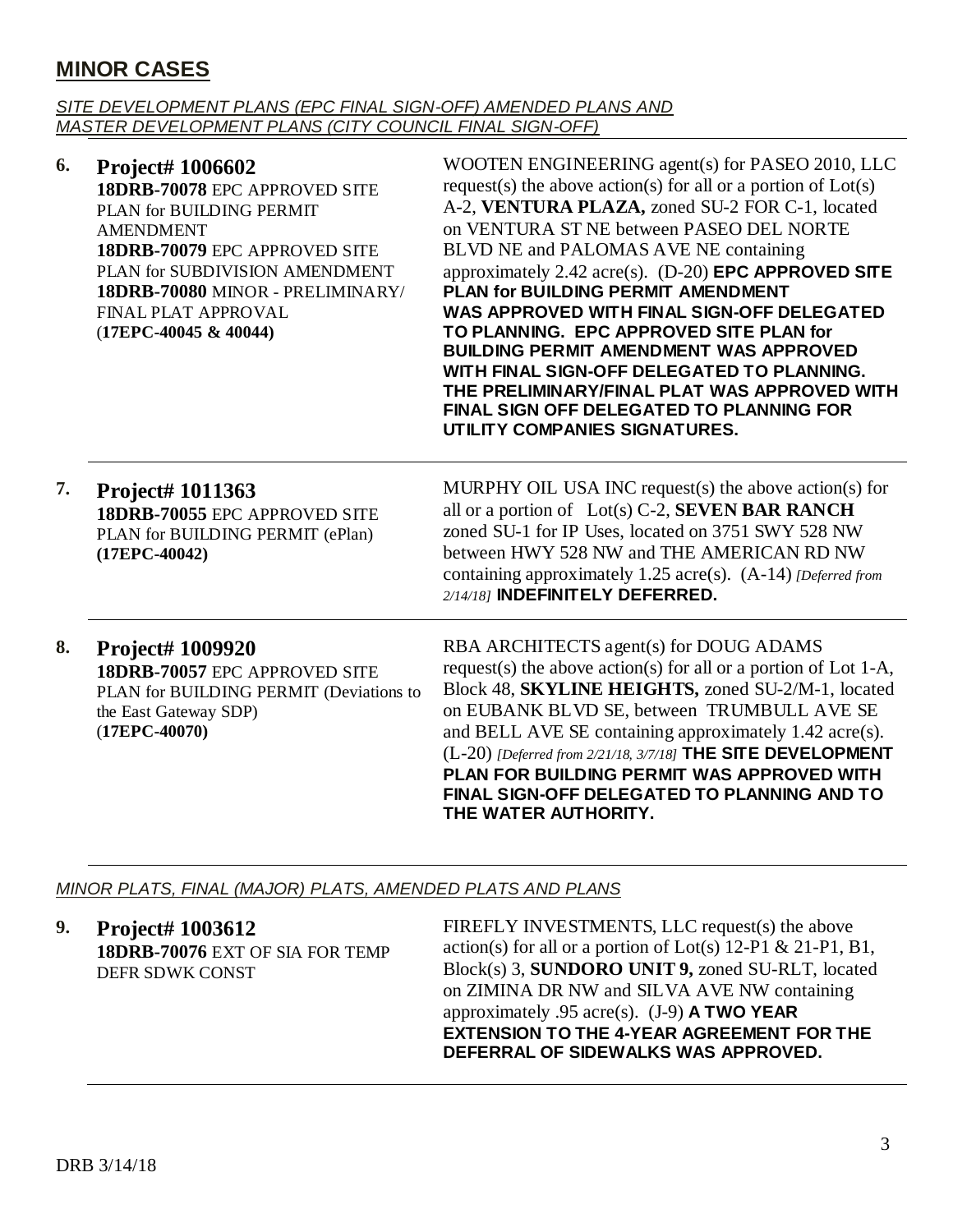| 10. | <b>Project# 1011046</b><br>18DRB-70081 MINOR - PRELIMINARY/<br>FINAL PLAT APPROVAL                                                                                                       | ALDRICH LAND SURVEYING agent(s) for AMY AND<br>BEN STURGE request(s) the above action(s) for all or a<br>portion of Lot(s) 1, Block(s) 19, HUNING'S HIGHLAND<br>ADDITION, zoned SU-2 MR, located on SW CORNER OF<br>SILVER AVE SE and WALTER ST SE containing<br>approximately .1636 acre(s). $(K-14)$ THE<br>PRELIMINARY/FINAL PLAT WAS APPROVED WITH<br>FINAL SIGN OFF DELEGATED TO TRANSPORTATION<br>AND TO PLANNING.                                                                                                                                       |
|-----|------------------------------------------------------------------------------------------------------------------------------------------------------------------------------------------|----------------------------------------------------------------------------------------------------------------------------------------------------------------------------------------------------------------------------------------------------------------------------------------------------------------------------------------------------------------------------------------------------------------------------------------------------------------------------------------------------------------------------------------------------------------|
|     | 11. Project# 1011331<br>17DRB-70346 SIDEWALK VARIANCE<br>17DRB-70347 SIDEWALK VARIANCE<br>17DRB-70304 MINOR - PRELIMINARY/<br>FINAL PLAT APPROVAL                                        | ARCH + PLAN LAND USE CONSULTANTS agent(s) for<br>JASON FILE request(s) the above action(s) for all or a<br>portion of Lot(s) 1-A & 1-B, ALVARADO GARDENS<br>Unit(s) 1, zoned RT/RA-2, located on $2311 \& 2315$<br>MATTHEW AVE NW containing approximately .6 acre(s).<br>(G-13) [Deferred from 12/13/17, 1/3/18, 1/31/18, 2/28/18, 3/7/18] THE<br>SIDEWALK VARIANCES FOR SIDEWALKS WAS<br>APPROVED AS SHOWN ON EXHIBIT IN THE PLANNING<br>FILE. THE PRELIMINARY/FINAL PLAT WAS<br>APPROVED WITH FINAL SIGN OFF DELEGATED TO<br>CITY ENGINEER AND TO PLANNING. |
| 12. | Project# 1002739<br>18DRB-70002 - AMENDED SITE PLAN for<br><b>SUBDIVISION</b><br>18DRB-70003 - AMENDMENT TO<br>PRELIMINARY PLAT<br>18DRB-70004 - TEMPORARY DEFERRAL<br>of SIDEWALK CONST | MARK GOODWIN AND ASSOCIATES, P.A. agent(s) for<br>KB HOME NEW MEXICO, INC request(s) the above<br>$action(s)$ for all or a portion of $Lot(s)$ 4 AND 6,<br><b>HERITAGE TRAILS Unit(s) 4, zoned R-LT/ R-D, located</b><br>on COLOBEL AVE SW between IRONSTONE ST SW and<br>PITOCHE PL SW containing approx. 84.9303 acre(s).<br>(N-8) [deferred from 1/17/18, 1/31/18, 2/21/18, 3/7/18] DEFERRED TO<br>$3/21/18$ .                                                                                                                                              |

### **SKETCH PLAT REVIEW AND COMMENT** (no action taken)

**13. Project# 1009243 18DRB-70077** SKETCH PLAT REVIEW AND COMMENT

TIERRA WEST LLC agent(s) for H & E 22 WEST LLC request(s) the above action(s) for all or a portion of  $Lot(s)$ 2A, Block(s) 12, **MONTE VISTA** zoned CCR-1, located on NE CORNER of GIRARD BLVD NE and MONTE VISTA NE containing approximately .3867 acre(s). (K-16) **THE SKETCH PLAT WAS REVIEWED AND COMMENTS WERE PROVIDED.**